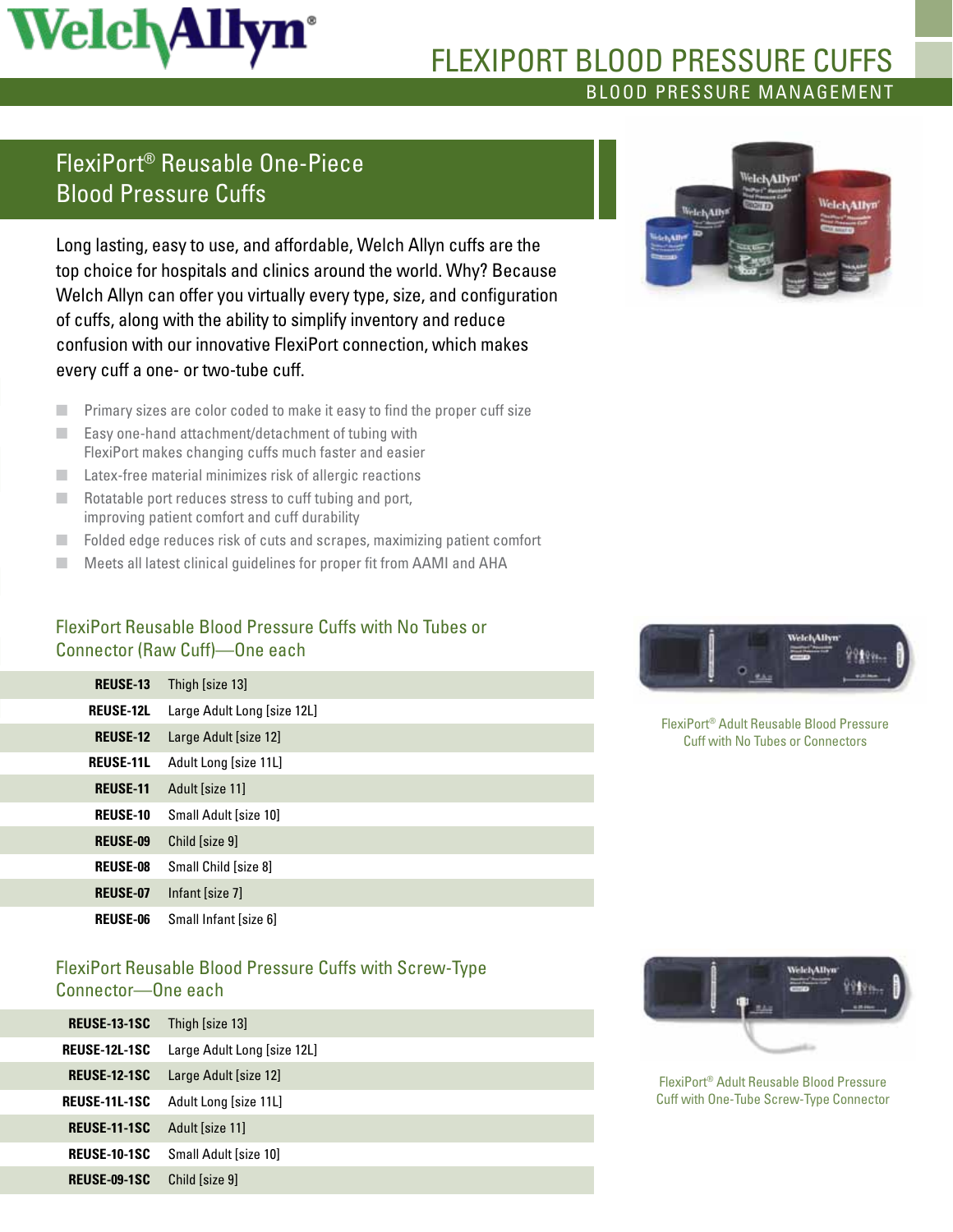

# flexiport blood pressure cuffs

Blood Pressure Management

|                                     | <b>REUSE-08-1SC</b> Small Child [size 8]  |
|-------------------------------------|-------------------------------------------|
| <b>REUSE-07-1SC</b> Infant [size 7] |                                           |
|                                     | <b>REUSE-06-1SC</b> Small Infant [size 6] |

#### FlexiPort Reusable Blood Pressure Cuffs with One-Tube Tri-Purpose Connectors—One each

| <b>REUSE-13-1TP</b>  | Thigh [size 13]             |
|----------------------|-----------------------------|
| <b>REUSE-12L-1TP</b> | Large Adult Long [size 12L] |
| <b>REUSE-12-1TP</b>  | Large Adult [size 12]       |
| <b>REUSE-11L-1TP</b> | Adult Long [size 11L]       |
| <b>REUSE-11-1TP</b>  | Adult [size 11]             |
| <b>REUSE-10-1TP</b>  | Small Adult [size 10]       |
| <b>REUSE-09-1TP</b>  | Child [size 9]              |
| <b>REUSE-08-1TP</b>  | Small Child [size 8]        |
| <b>REUSE-07-1TP</b>  | Infant [size 7]             |
| REUSE-06-1TP         | Small Infant [size 6]       |

#### FlexiPort Reusable Blood Pressure Cuffs with One-Tube Locking Type Connectors—One each

| <b>REUSE-13-1MQ</b>  | Thigh [size 13]             |
|----------------------|-----------------------------|
| <b>REUSE-12L-1MO</b> | Large Adult Long [size 12L] |
| <b>REUSE-12-1MO</b>  | Large Adult [size 12]       |
| <b>REUSE-11L-1MO</b> | Adult Long [size 11L]       |
| <b>REUSE-11-1MO</b>  | Adult [size 11]             |
| <b>REUSE-10-1MO</b>  | Small Adult [size 10]       |
| <b>REUSE-09-1MO</b>  | Child [size 9]              |
| <b>REUSE-08-1MO</b>  | Small Child [size 8]        |
| <b>REUSE-07-1MO</b>  | Infant [size 7]             |
| REUSE-06-1MO         | Small Infant [size 6]       |

#### FlexiPort Reusable Blood Pressure Cuffs with One-Tube Bayonet Connectors—One each

| <b>REUSE-13-1HP</b>  | Thigh [size 13]                                  |
|----------------------|--------------------------------------------------|
|                      | <b>REUSE-12L-1HP</b> Large Adult Long [size 12L] |
|                      | <b>REUSE-12-1HP</b> Large Adult [size 12]        |
| <b>REUSE-11L-1HP</b> | Adult Long [size 11L]                            |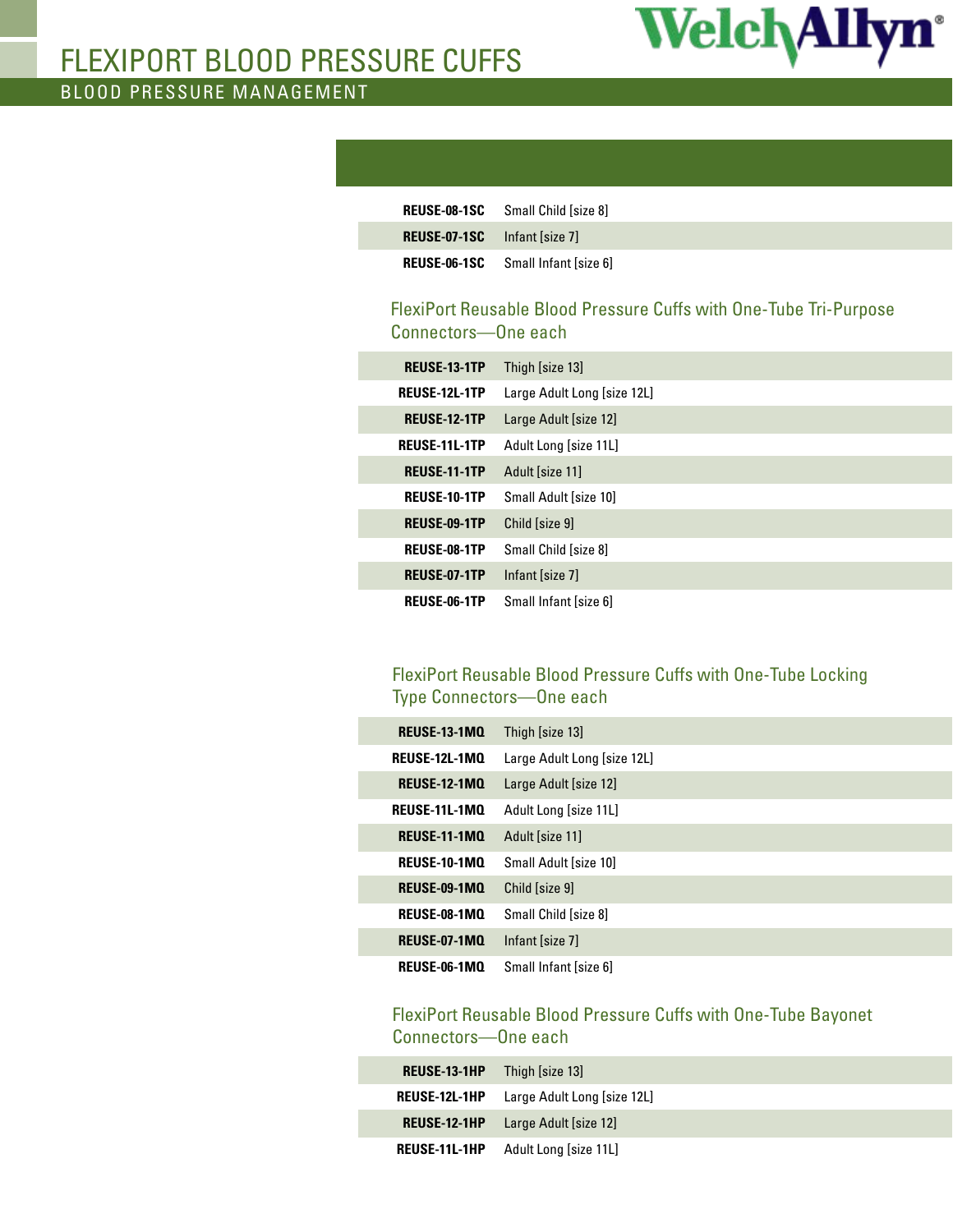

## Blood Pressure Management flexiport blood pressure cuffs

| <b>REUSE-11-1HP</b> | Adult [size 11]       |
|---------------------|-----------------------|
| <b>REUSE-10-1HP</b> | Small Adult [size 10] |
| <b>REUSE-09-1HP</b> | Child [size 9]        |
| <b>REUSE-08-1HP</b> | Small Child [size 8]  |
| <b>REUSE-07-1HP</b> | Infant [size 7]       |
| <b>REUSE-06-1HP</b> | Small Infant [size 6] |

#### FlexiPort Reusable Blood Pressure Cuffs with Two-Tube Screw-type Connectors—One each

| <b>REUSE-13-2SC</b>  | Thigh [size 13]             |
|----------------------|-----------------------------|
| <b>REUSE-12L-2SC</b> | Large Adult Long [size 12L] |
| <b>REUSE-12-2SC</b>  | Large Adult [size 12]       |
| <b>REUSE-11L-2SC</b> | Adult Long [size 11L]       |
| <b>REUSE-11-2SC</b>  | Adult [size 11]             |
| <b>REUSE-10-2SC</b>  | Small Adult [size 10]       |
| <b>REUSE-09-2SC</b>  | Child Isize 91              |
| <b>REUSE-08-2SC</b>  | Small Child [size 8]        |
| <b>REUSE-07-2SC</b>  | Infant [size 7]             |



FlexiPort® Adult Reusable Blood Pressure Cuff with Two-Tube Screw-Type Connector

#### FlexiPort Reusable Blood Pressure Cuffs with Two-Tube Locking-type Connectors—One each

| <b>REUSE-13-2MO</b>  | Thigh [size 13]             |
|----------------------|-----------------------------|
| <b>REUSE-12L-2MO</b> | Large Adult Long [size 12L] |
| <b>REUSE-12-2MO</b>  | Large Adult [size 12]       |
| <b>REUSE-11L-2MO</b> | Adult Long [size 11L]       |
| <b>REUSE-11-2MQ</b>  | Adult [size 11]             |
| <b>REUSE-10-2MO</b>  | Small Adult [size 10]       |
| <b>REUSE-09-2MO</b>  | Child [size 9]              |
| REUSE-08-2MQ         | Small Child [size 8]        |
| <b>REUSE-07-2MQ</b>  | Infant [size 7]             |